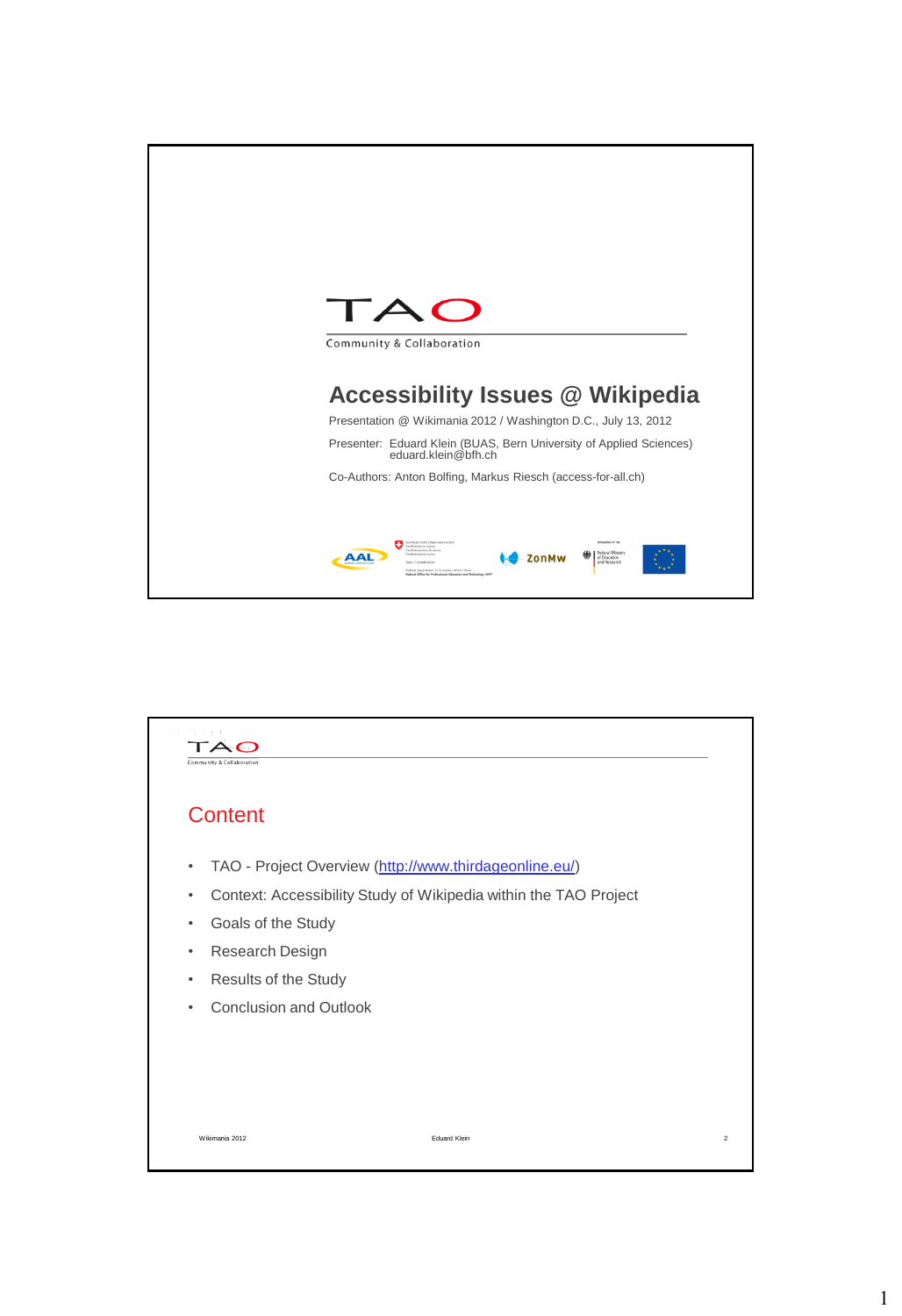|    | <b>Two Central Questions:</b>                                                                                                                                         |
|----|-----------------------------------------------------------------------------------------------------------------------------------------------------------------------|
|    | How can we stimulate older persons (60+) to participate in online<br><b>communities?</b> (to integrate them & enhance their social relationships in later<br>$life$ ? |
|    | How can we use the growing number of older persons to boost<br>collaboration in online communities?                                                                   |
|    | <b>Three Main Goals:</b>                                                                                                                                              |
| 1. | Develop methods to encourage older persons to join online communities                                                                                                 |
| 2. | Develop <b>new service</b> offerings in the context of online communities                                                                                             |
| 3. | Improve the user experience of community platforms (accessibility, usability)                                                                                         |
|    | For the Benefit of Seniors, Online Communities, and Society (Triple Win)                                                                                              |

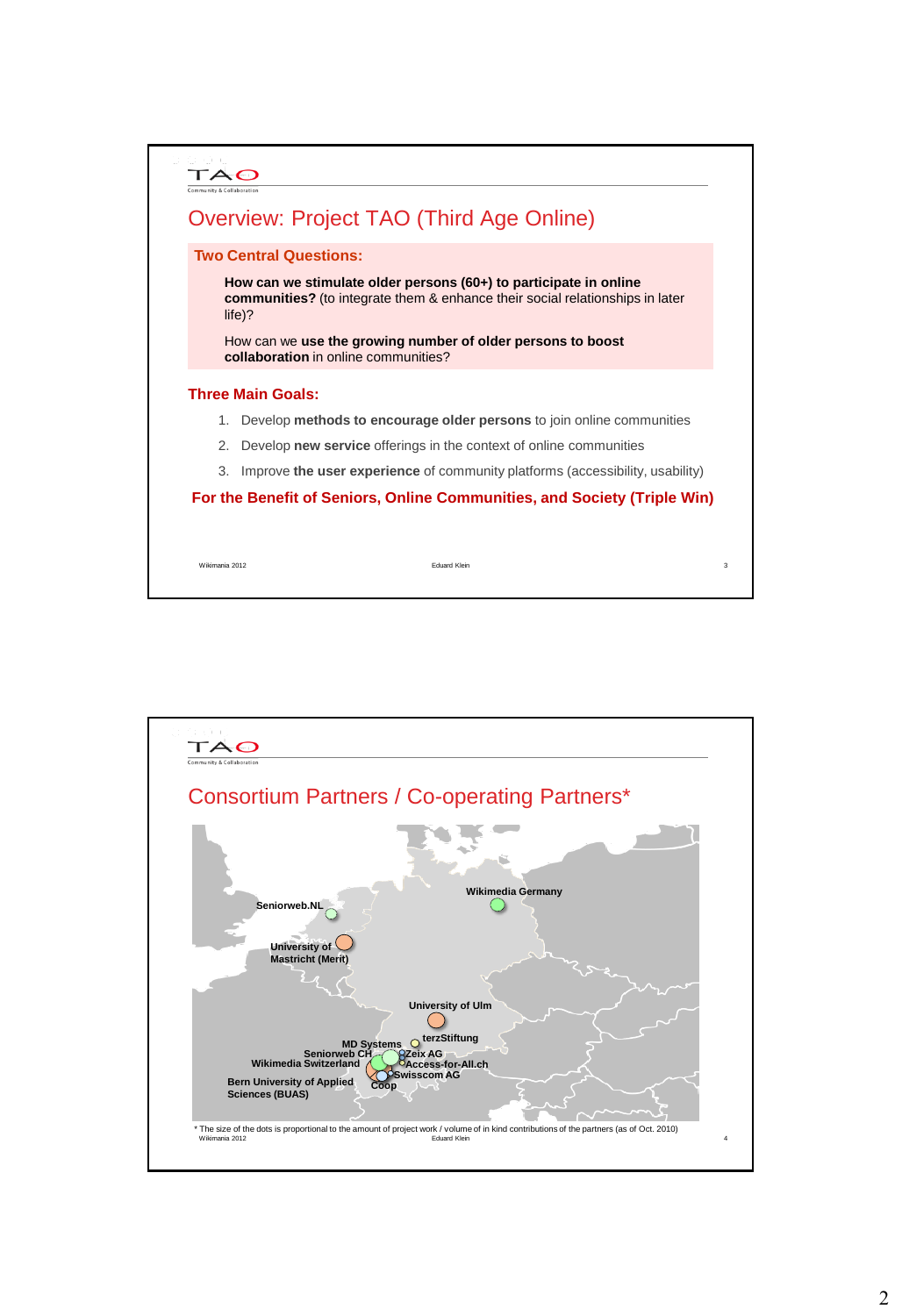

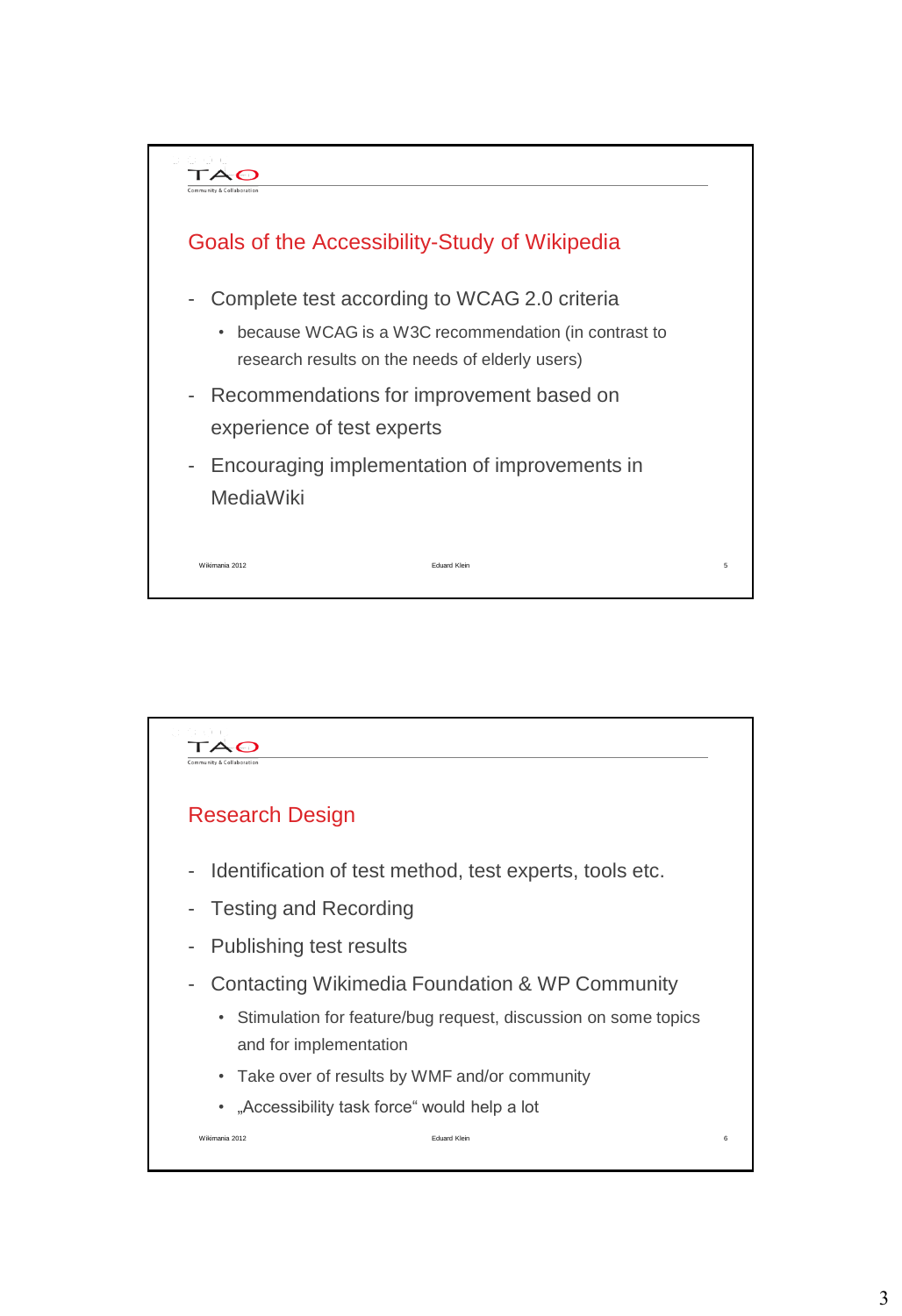

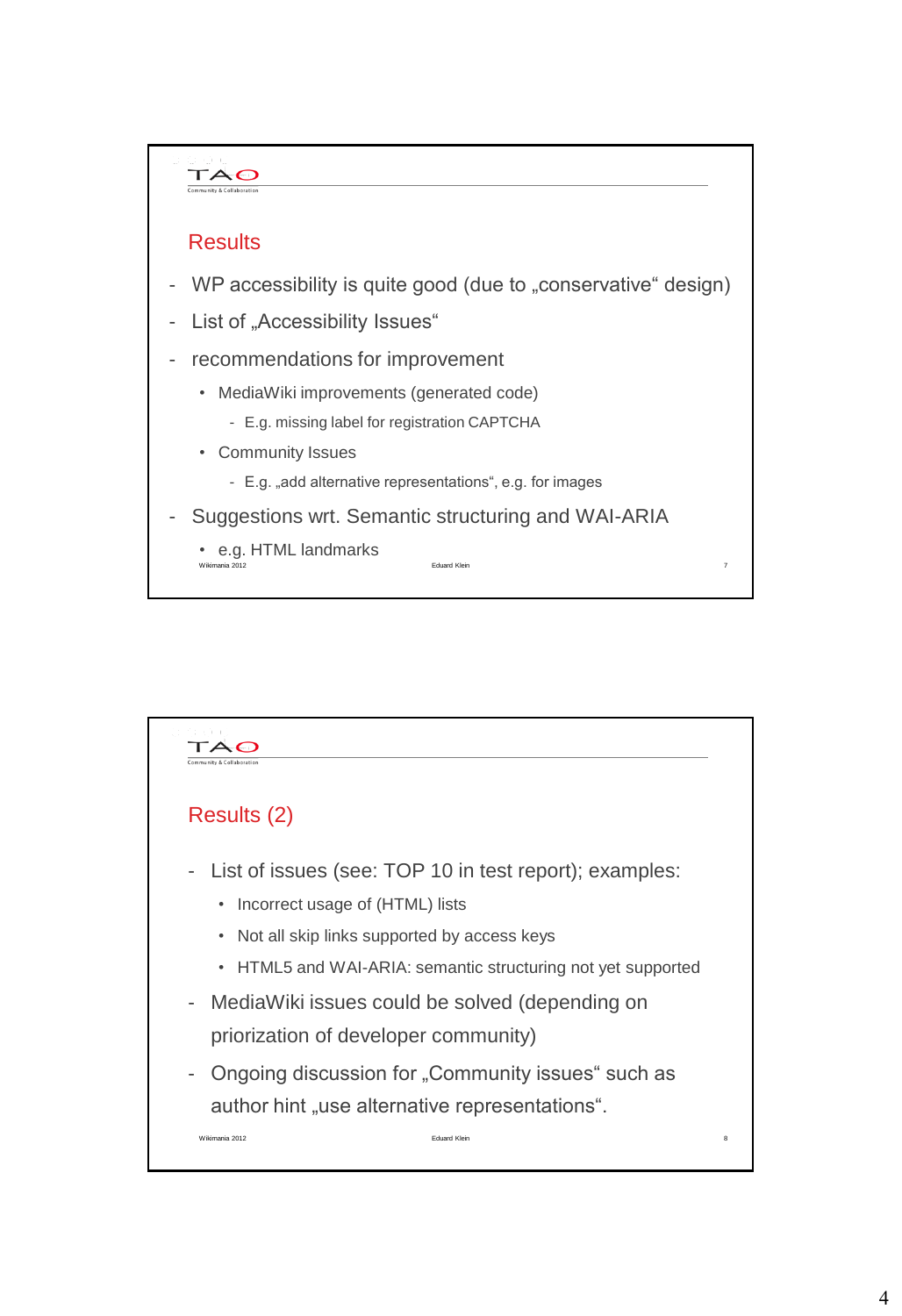